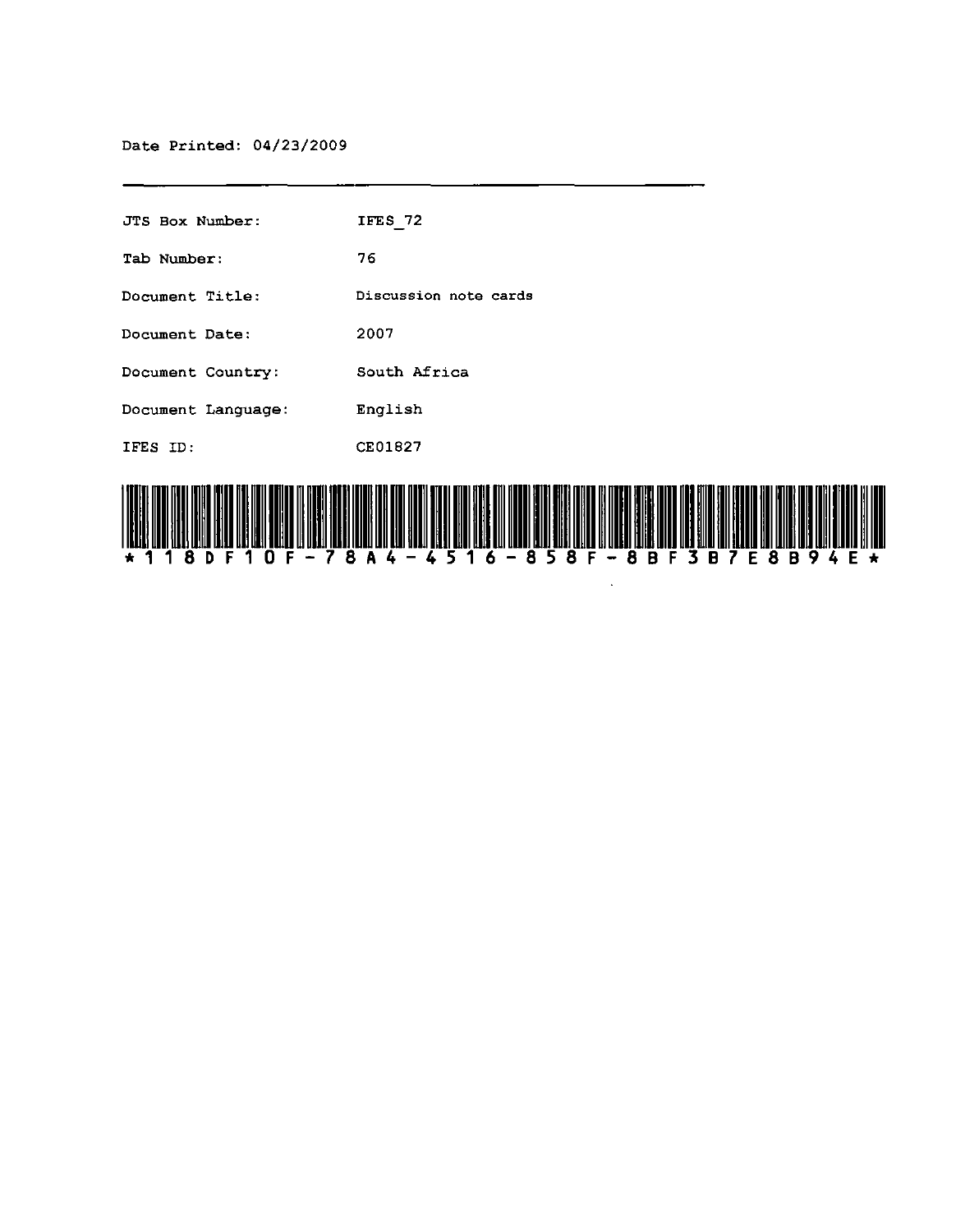## **Youth**

٠

### **Discussion 1**

Mr Makhasi wants his daughter, Lindiwe, to take Woodwork as a Matric subject in the government school she attends. She is the only girl in her school who has applied to take Woodwork. She is also very keen. The principal of the school refuses her permission. He says she will not cope with the heavy industrial machinery and that she will be unhappy because the boys will harass her. He says he has the school's Governing Body on his side.

- How can Mr Makhasi and Lindiwe take this issue up in terms of the Constitution?
- How would you handle the situation if you were the father and daughter?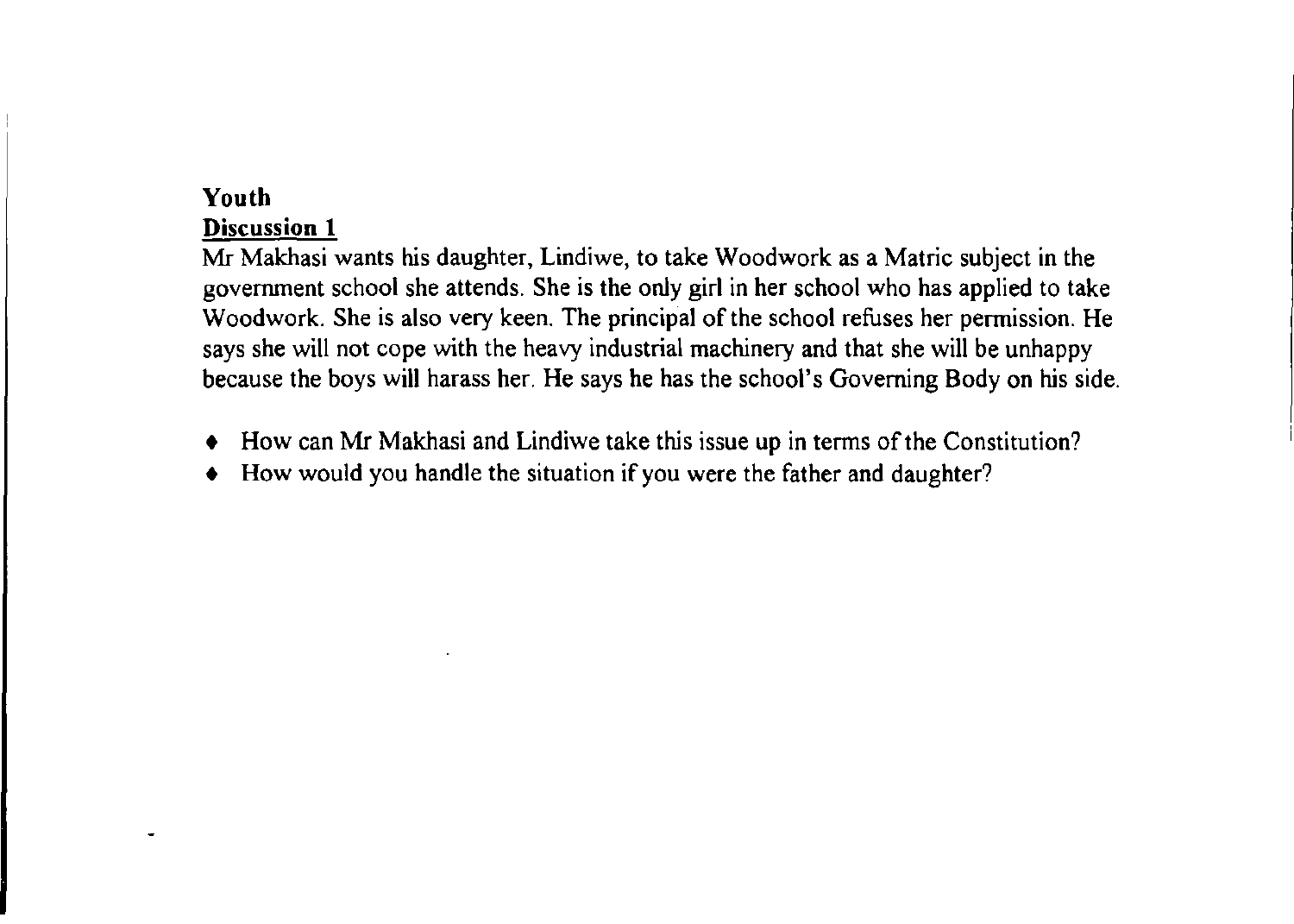### **Youth**

"

## **Discussion 2**

James and Ellen have been going out for three years. They are both in their early twenties. They have discussed the issue and decided they want to start having sex. But they want to know all about the different types of contraception before they take this step. They go to the local clinic and ask for advice. The clinic sister there tells them she doesn't have time for long discussions and all she can offer is the Injection. Besides which, she says with some disgust in her voice, they should get married before they start thinking of having sex. They leave, most unhappy with the situation.

- What does the Constitution have to say about this case?
- What action do you think James and Ellen can take?
- What case do you think the Health Department might argue?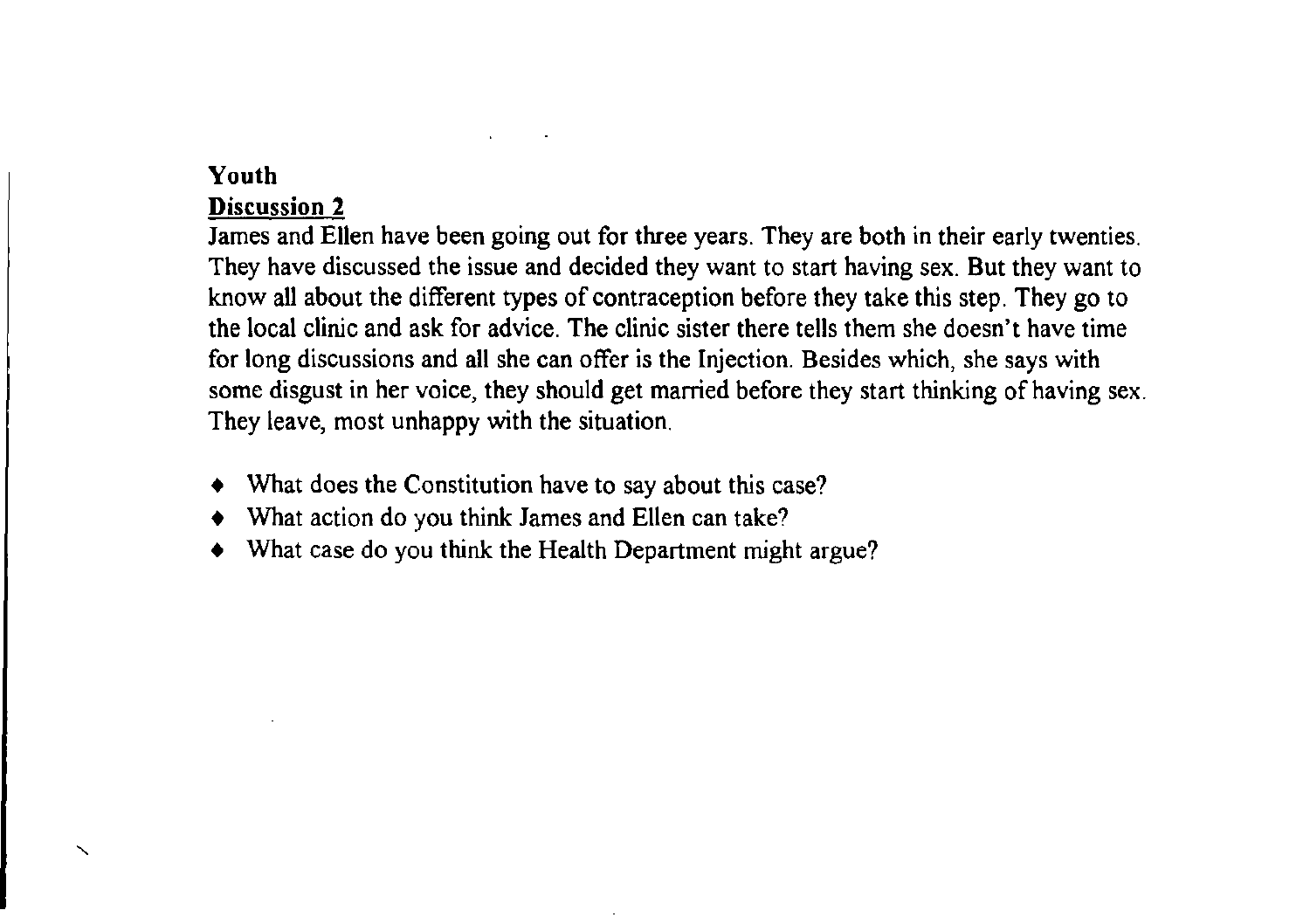# **Youth**

# **Discussion 3**

Phurnzile and Johannes started going out with each other as girlfriend and boyfriend about six months ago. They are school-going students - she is in Standard 8 and he in Matric this year. Recently Johannes saw Phumzile talking to another young man (who turned out to be her cousin). When Johannes got to be with her on his own, he started slapping her around. He told her that she belongs to him and that he is not going to have her talking to strange men. Phurnzile felt shocked, scared and humiliated. Furthermore, Johannes told her, it was time they started having sex. If she really loves him - and now he needs this proof from her - she would sleep with him. This is not what Phumzile wants at all. She discusses her problem with other school friends.

- Is this a common problem facing young women in schools?
- $\bullet$  Does Johannes have a right to decide who Phumzile can talk to?
- Does Johannes have a right to demand that Phumzile sleep with him?
- Does any part or parts of the Constitution protect Phumzile? If so, which?
- What do you think Phumzile, as an individual, should do?
- What do you think Phumzile together with her school friends should do?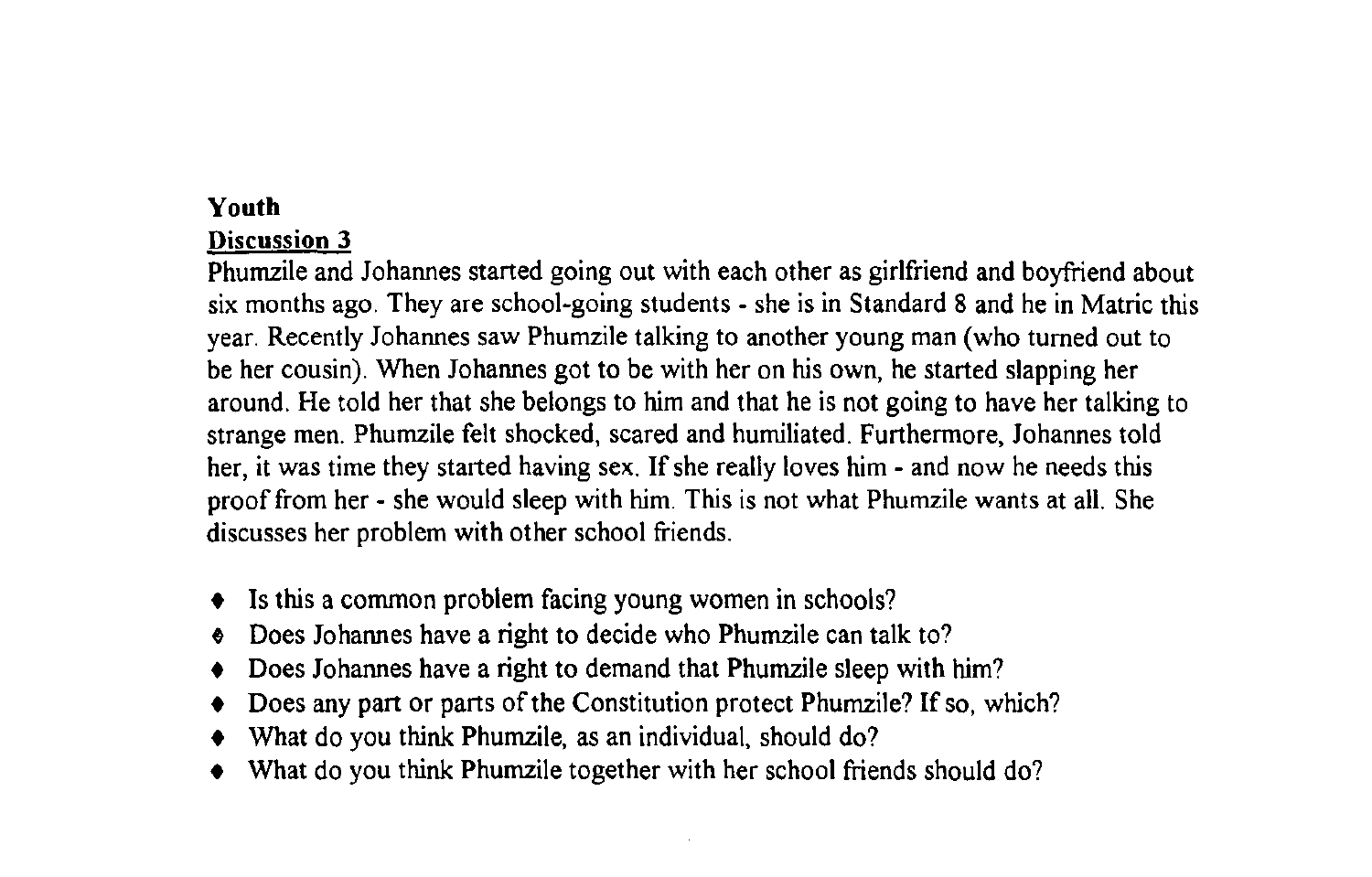# **Workplace**

# **Discussion 1**

A woman, Ms Dhlomo is working for a small company in Umtata. She is pregnant. She meets with her boss to find out what maternity leave she can expect from the company. He laughs at her. He says that the new Constitution says everybody is equal before the law and since men do not get maternity leave he does not have to grant his women workers maternity leave either. "You wanted equality with men and now you've got it!" he tells her.

- You are a worker representative at this company. How do you take the issue up?
- What law do you think there should be concerning this kind of case?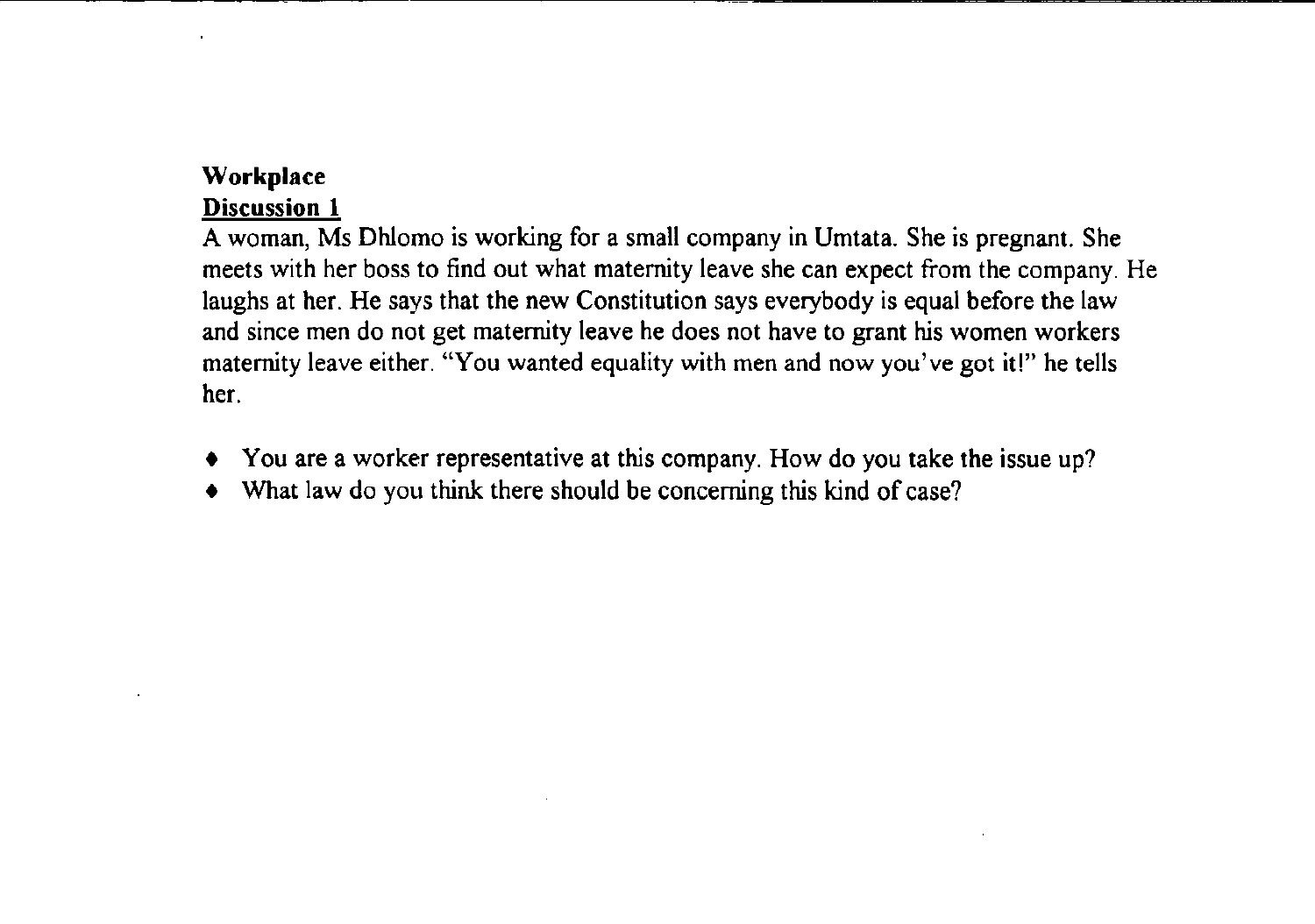#### **Workplace** Discussion 2

The government department Ms Mali works for is introducing a special training programme for its workers. The only problem is that the training is to be from 5 pm to 6.30pm every night for a month. The union has agreed to this arrangement, without fully consulting its members. Ms Mali cannot stay for this training because she has to pick up her child from crèche by 5.30pm every day. She does not have anybody who can do this for her. She does not wish to miss out on this training opportunity. None of her male coworkers face the same problem as they do not take on the same responsibility for seeing to the children and housework in their families.

- Does the Constitution protect Ms Mali in any way? If so, how?
- What action do you suggest she takes?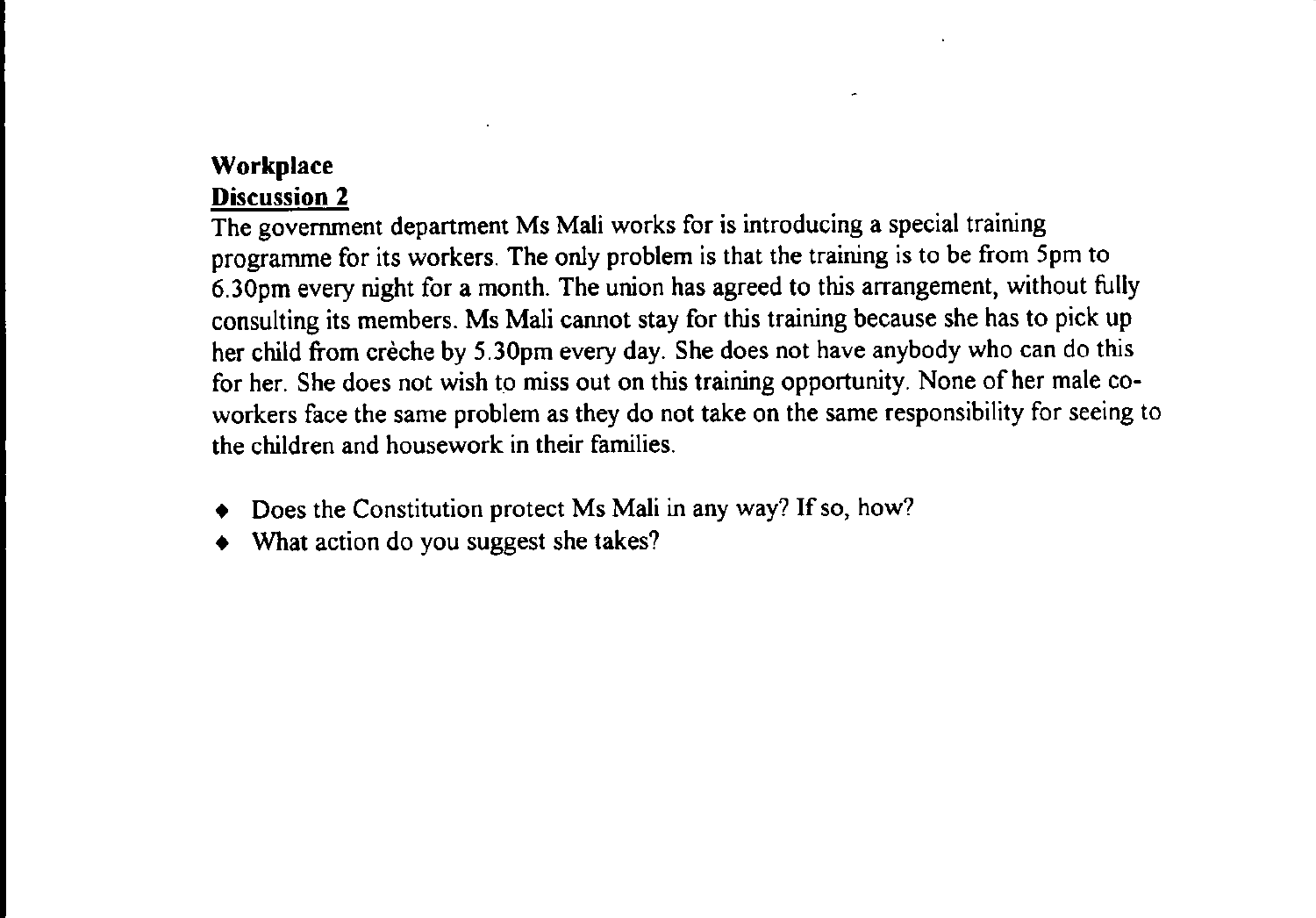# Workplace

# Discussion 3

Jane Smith is a worker at a factory in Port Elizabeth. She is a single mother. She has been raped by an unknown man. She charges him with rape through the court system. In the court proceedings, amongst other questions, she is asked what she was wearing at the time of the rape as well as whether she had a boyfriend. Later, the magistrate serves a light sentence on the rapist, declaring that since the woman was "experienced" the rape could not have been too horrible for her. Jane's co-workers, particularly the women, are horrified by the outcome of the trial and want to do something about it.

- What section of the Constitution could the woman call on if she wished to challenge the judgment?
- Do you agreed with the magistrate's judgment?
- If you disagree with the magistrate's judgment and his attitude, do you think this should be taken up further? If so how?
- In what way can the union, of which Jane Smith is a member, take up this issue?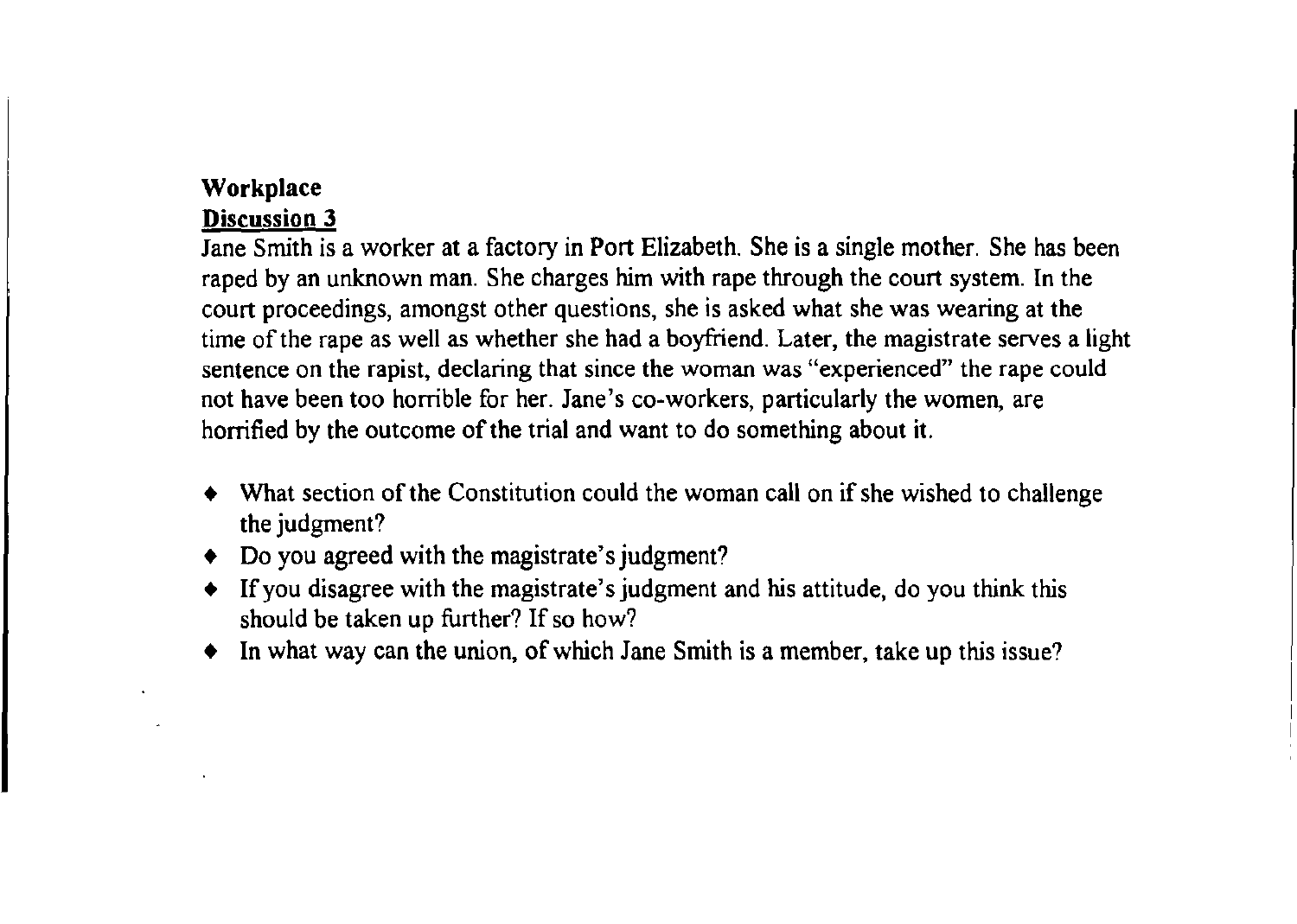### **Urban Civics Discussion 1**

A single mother, Ms Smith, was raped by an unknown man. She charged him with rape through the court system. One of the questions she was asked in the court proceedings, was what she was wearing at the time of the rape. She was also asked if she had a boyfriend. The magistrate served a light sentence on the rapist, saying that since the woman was "experienced" the rape could not have been too horrible for her.

- Were the magistrate's questions fair and relevant to the case?
- What can Ms Smith do if she wants to challenge the judgment?
- If you disagree with the magistrate's judgment and his attitude, do you think this should be taken up further? If so how?
- •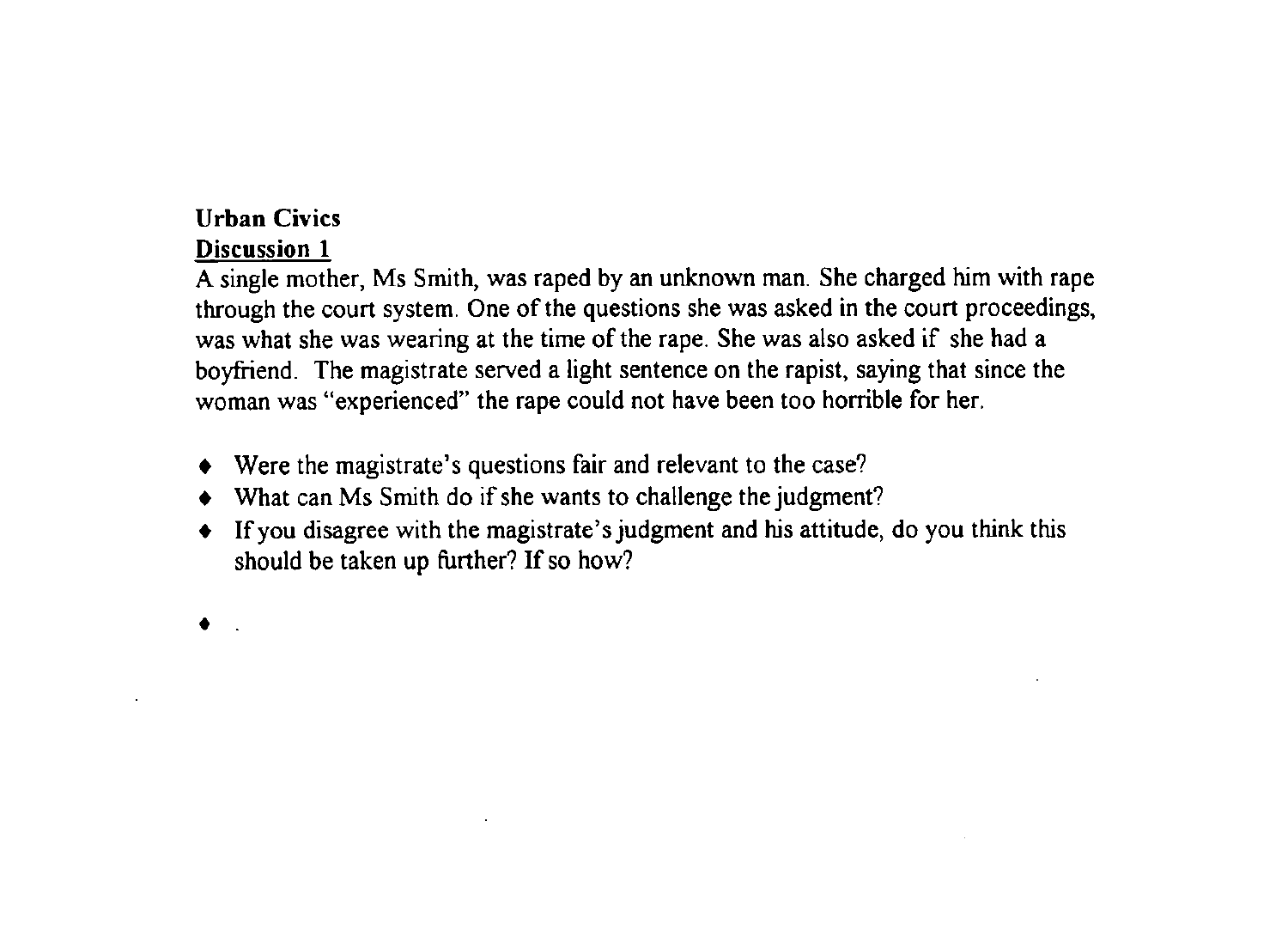### Urban Civics Discussion 2

There is an active civic in your community. Meetings are generally held at 18h00 on weekday nights. Because women are traditionally expected to see to children and have meals ready for families by that time, many women are unable to attend. Some women also worry about walking or catching taxis home after dark. Some others also complain that when they do manage to get to the meetings their issues and grievances are not taken seriously. Yet others say they face angry and abusive male partners for even attending meetings and not being at home. Now negotiations over township upgrading is taking place between the civic and local government. Women are being left out. They want to start their own women's civic as a result of this. The men oppose this development, saying women have no need to meet on their own as men are quite capable of taking up all community issues.

- What do you think of what the men have to say about the women wanting to set up their own civic?
- $\bullet$  How do you think the civic should resolve the problem facing it?
- Does the Constitution offer any principles by which to go by in this case study?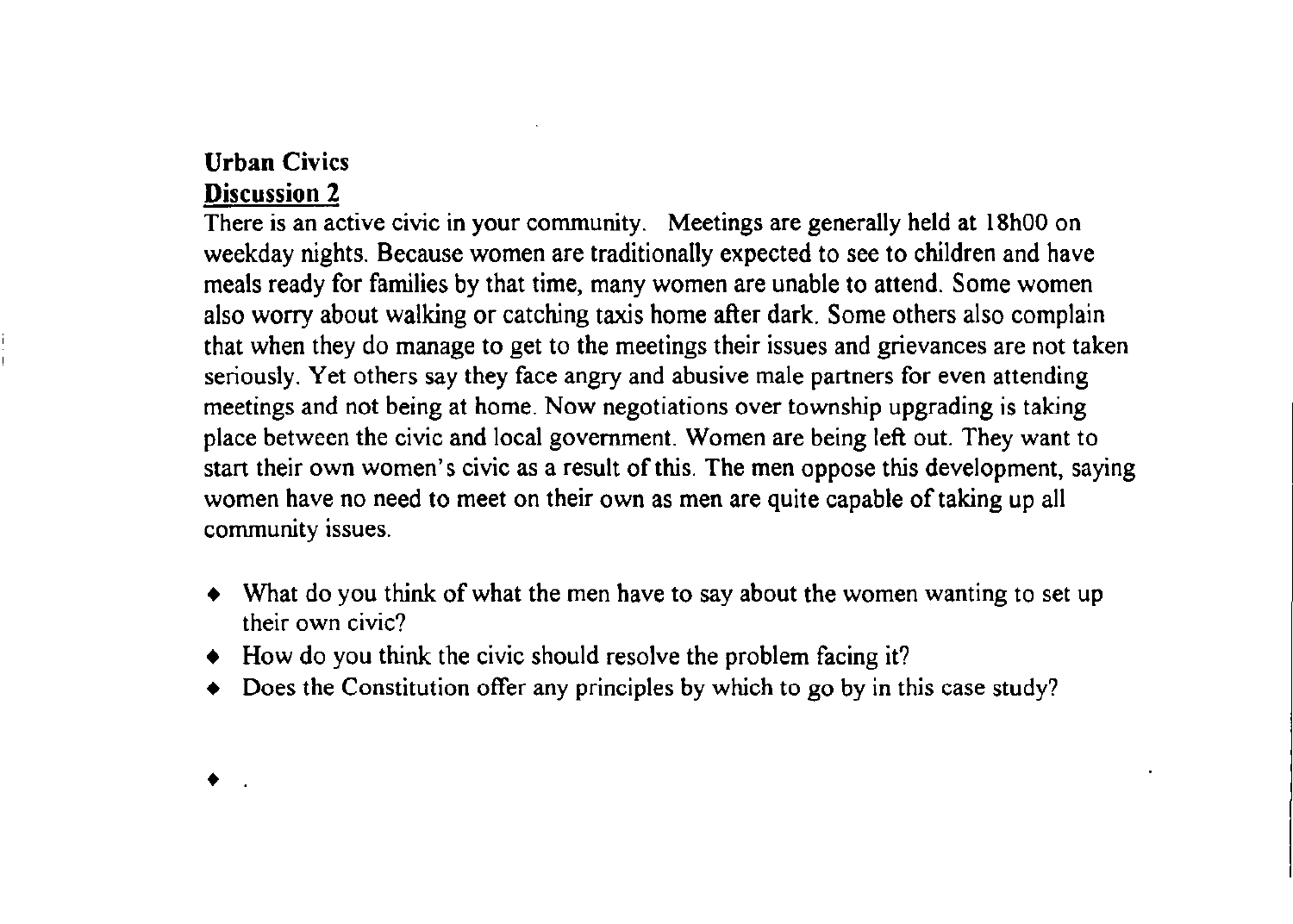# Urban Civics

# Discussion 3

Mr and Ms Olifants have been married for eight years. They have three children. Ms Olifants' nights have turned to horror because her husband insists on having sex with her even when she does not wish to. Recently, against her will, he has been forcing her to have sex with him, saying he married her, he bought her a diamond engagement ring and a wedding ring, and now it is her duty to have sex with him when he pleases.

- What are Ms Olifants' rights in terms of the new Constitution?
- What do you think she should do?
- What law do you think there should be concerning this kind of case?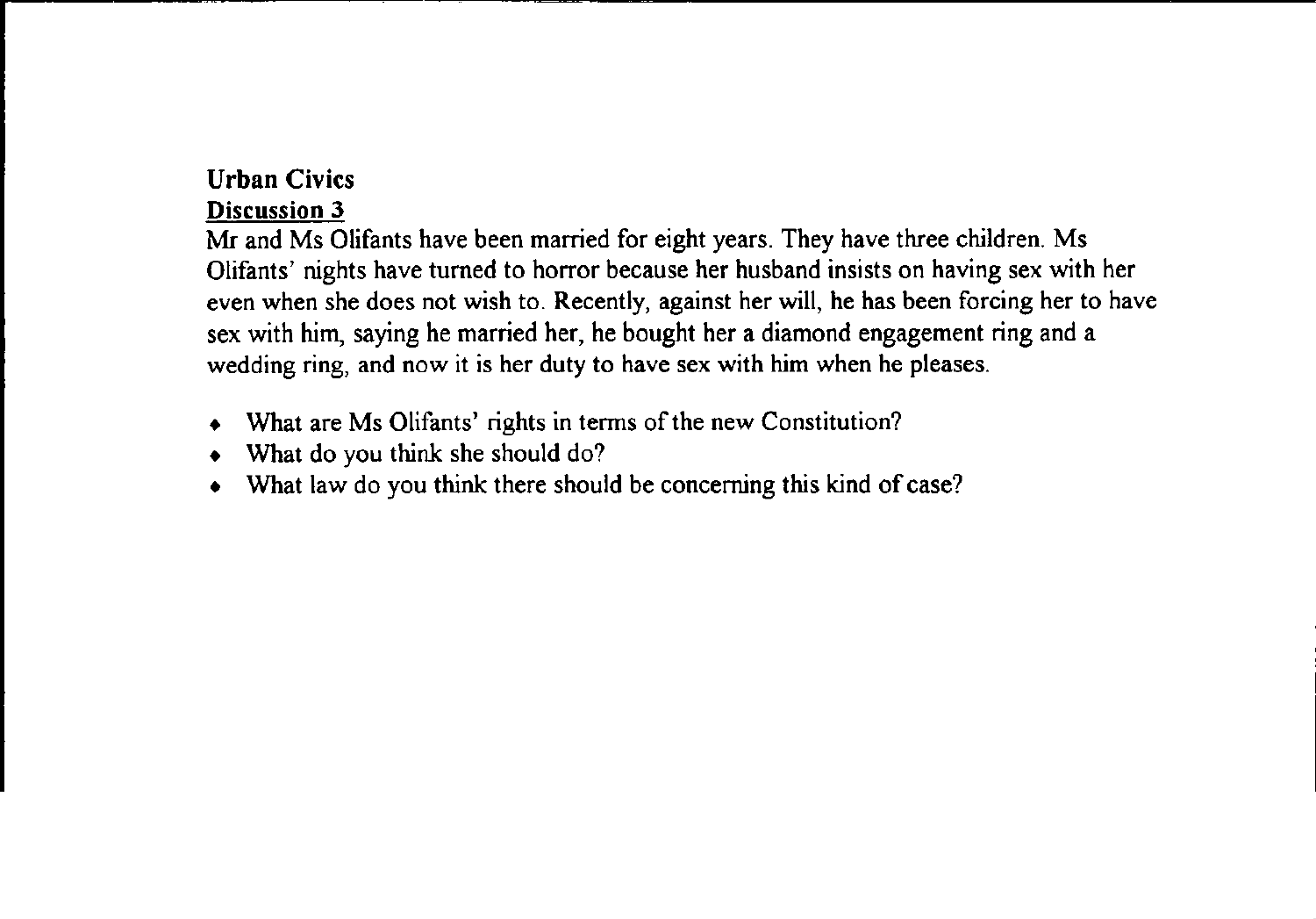## **Rural** Organisations Discussion **I**

Ms Thandi Tshabalala is a married woman living in a rural village outside Babanango, in KwaZulu-Natal. She is married according to customary law. For many years Ms Tshabalala has requested that the chief in her area grant her a piece of land of her own to cultivate. During all those years, men both younger and older than her, including her husband who has two other wives, have been granted such land. But no women have obtained land. She remains without land in her name, and her unmarried sister, Ms Phumelele Mtshali, has also had the same struggle,

- Should Ms Tshabalala's case be treated any differently to Ms Mtshali's?
- Does the Constitution protect Ms Tshabalala and Ms Mtshali in any way?
- What law do you think there should be for Ms Tshabalala and Ms Mtshali?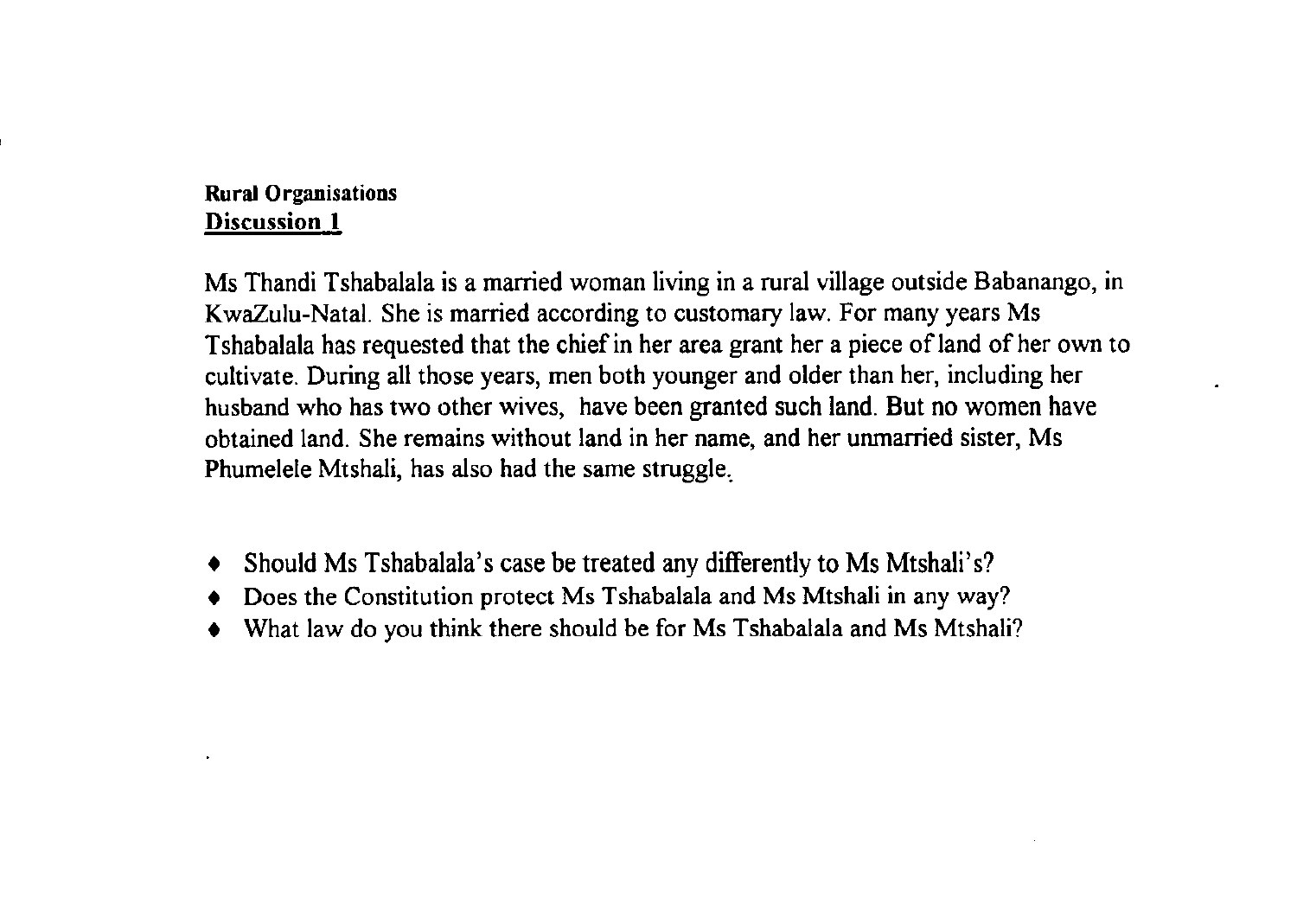# **Rural** Organisations Discussion 2

Lindi Kgoali is a member of her local agricultural organisation. Ms Kgoali and other women find that the men do not take the ideas and problems raised by the women seriously. Ms Kgoali, together with other women have decided they want to set up a separate organisation of women, so they can start organising for women and have more of a voice in the community. The chairperson of the Agricultural Union is a man. The Chairperson and other male members of the organisation refuse to give the women permission to set up their own organisation.

- Under the new Constitution do they have the right to set up their own organisation?
- Do the men have a right to prevent the women from setting up their own organisation?
- What do you think the women should do in order to set up their own organisation?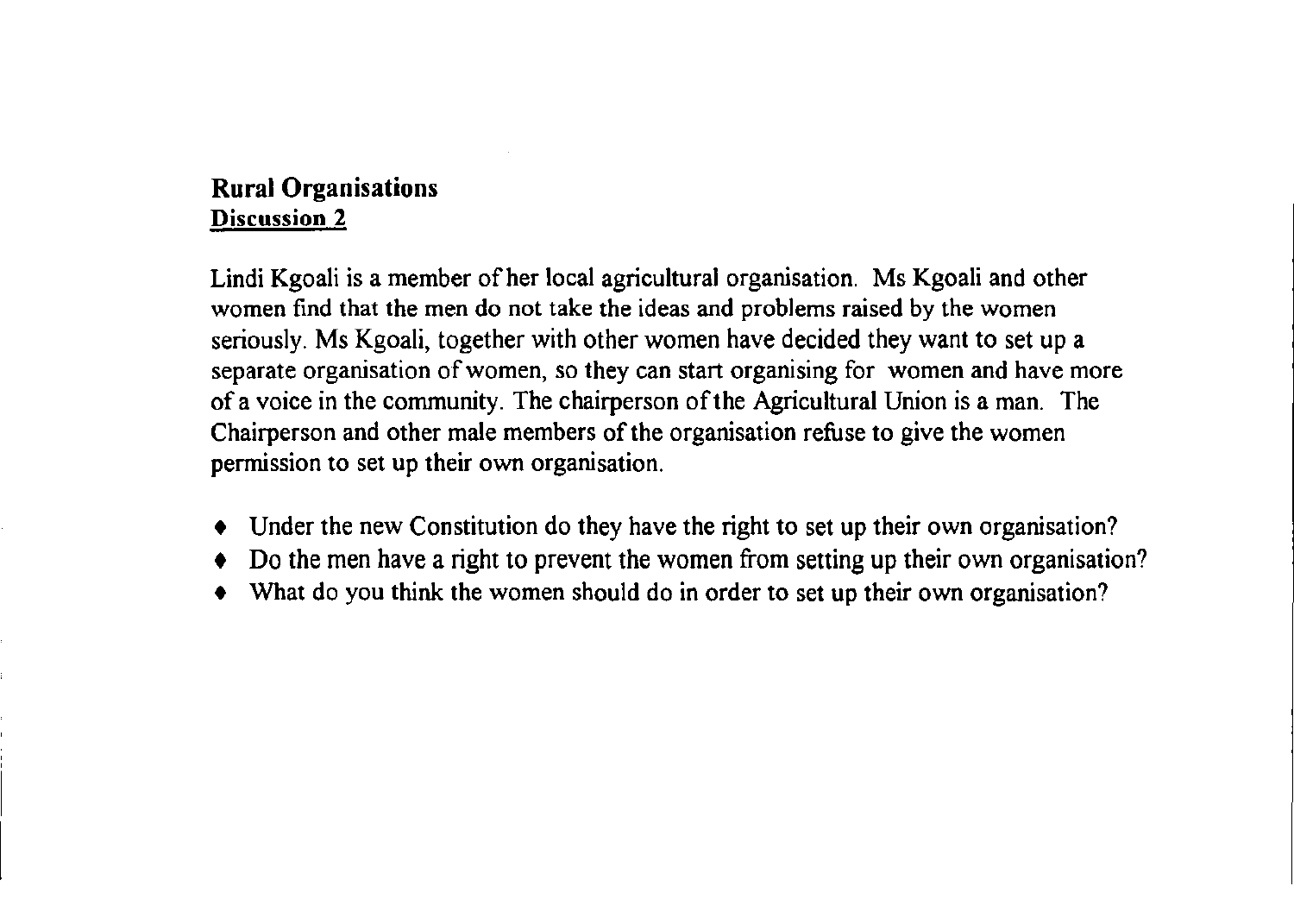## **Rural** Organisations

## Discussion 3

Jannie Olifants is a married man. He has been married to Mary for seven years. They live in a village outside E'Thembeni in the Northern Cape. Jannie took to beating his wife during her first pregnancy, five years ago. She has suffered one miscarriage due to beatings since then. Everyone in the village has noticed that her face and body is often covered with bruises. Her neighbours sometimes hear her screams for help in the evenings while the beatings go on. Mary is not the only woman in the village who faces this problem with her partner. But when they try to raise their issues they are told never to leave their husbands and that this is part of what it married life is all about for women. Some concerned villagers from the local women's group want to do something about this problem, but don't know quite what.

- Should domestic violence be treated differently whether a couple are married or not?
- What does the Constitution have to say about domestic violence like this?
- What do you think Mary and other women faced with domestic violence should do?
- What do you think the local women's group should do?